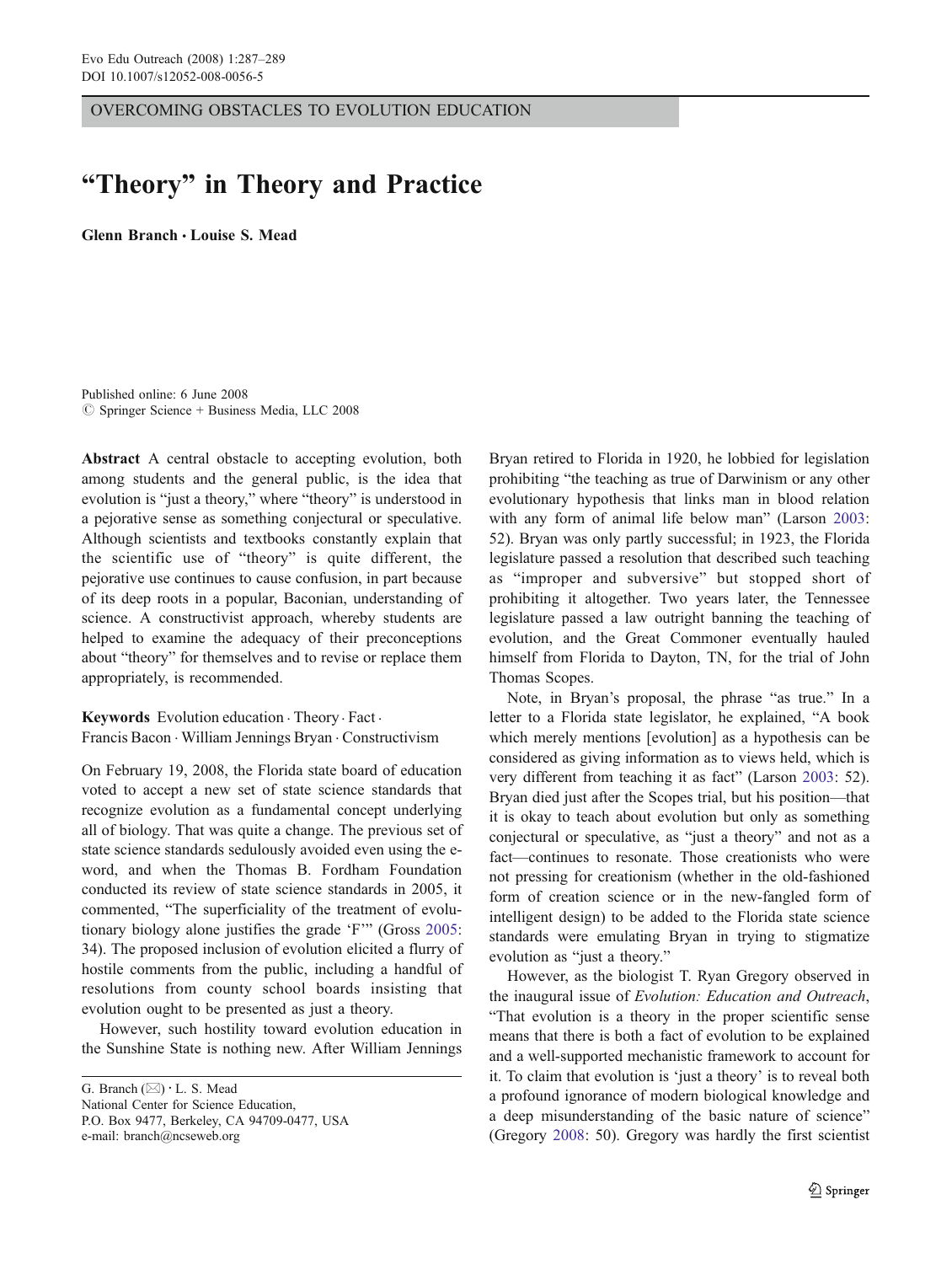to emphasize the point, too: 27 years before, just as two states were enacting legislation requiring equal time for creation science, Stephen Jay Gould offered a characteristically lucid explanation of "Evolution as fact and theory" (Gould [1981](#page-2-0)).

Biology textbooks, too, are careful to explain the scientific use of the term "theory" and to emphasize the difference between the scientific and vernacular usages. Prentice Hall Biology, for example, makes the point in its first few pages: "Someone might say, 'Oh, that's just a theory,' to criticize an idea that is not supported by evidence. In science, the word theory applies to a welltested explanation that unifies a broad range of observations" (Miller and Levine [2007](#page-2-0): 13, emphasis in original). Therefore, it is clear that the problem is not just a failure to communicate. Despite the efforts of such authors, the vernacular use of "theory"—as in "evolution is just a theory"—persists and not only among creationists. What, then, is underlying the pejorative use of "theory"?

It is the philosophy of Francis Bacon, filtered through the Scottish Common Sense Realists and disseminated from Princeton University in the nineteenth century, according to the historian E. Brooks Holifield. As Baconianism was understood by American theologians in the nineteenth century, Holifield writes, "The primary object of scientific method was to gather the 'facts' through rigorous induction; the secondary aim was to formulate 'theories' that took account of the observed data. This approach assured the theologians that science would remain within severely restricted limits. The search for the 'facts' would never be complete, and 'theories' would never account for all the facts, and the observed facts served as a constant restraint and check on the theories" (Holifield [2004:](#page-2-0) 4).

Darwin's *Origin of Species* was published as scientists began to realize that the Baconian conception of science was unrealistic, vastly understating the importance of theories in the scientific enterprise. Darwin himself poked fun at the idea, writing in a letter in 1861, "at this rate a man might as well go into a gravel-pit and count the pebbles and describe the colours." But the Baconian conception was suitable for wielding against any disfavored theory, as the fundamentalist movement of the 1920s illustrates. "They insisted, with unyielding repetition, that evolutionary theory represented 'theory,' not 'facts.' With 'facts', they said, they had 'no dispute'" (Holifield [2004](#page-2-0): 7). Likewise, on the lecture circuit, "Bryan appealed to the traditional Baconian definition of science to attack the scientific standing of Darwinism" (Larson [2003](#page-2-0): 45).

Similarly, in Florida, just days before the state board of education was scheduled to vote on the new state science standards in 2008, there was a proposal to insert the phrase "the scientific theory of" before mentions of evolution. As

the Orlando Sentinel reported, "By adding the word theory, which many opponents of the standards had argued for, the new version may appease those who do not view evolution as a scientific fact or those whose religious beliefs are in conflict with evolution" (Postal [2008](#page-2-0)). Clumsy, unnecessary, and apparently opposed by a majority of the writing committee, the revisions were accepted anyway, despite a valiant effort on the part of board member Roberto Martinez, who described the revisions as "an effort by people who are opposed to evolution to water down our standards" (Bhattacharjee [2008\)](#page-2-0).

As the dust settled, though, it was increasingly clear that the revisions did not, after all, succeed in materially compromising the scientific integrity of the standards. Evolution was not invidiously singled out for attention: plate tectonics, cell theory, atomic theory, electromagnetism, and the Big Bang all received the same treatment. Evolution is still described, correctly, as "the organizing principle of life science" and as "supported by multiple forms of evidence" (Florida Department of Education [FDE] [2008](#page-2-0): 55, 60). Furthermore, the standards distance themselves from the pejorative sense of "theory" that creationists from Bryan onward like to exploit: "a scientific theory is the culmination of many scientific investigations drawing together all the current evidence concerning a substantial range of phenomena; thus, a scientific theory represents the most powerful explanation scientists have to offer" (FDE [2008:](#page-2-0) 73).

However, how are teachers, in Florida and elsewhere, to help their students replace the flitch of Bacon with a conception of "theory" that is scientifically kosher? It is not enough simply to explain the distinction between the vernacular and scientific uses of the word. As Brian Alters and Sandra Alters explain, "student misconceptions… are not easily changed.… In learning evolutionary concepts in particular, students appear to need an extended exposure to and interaction with these concepts for growth in their understanding to occur" (Alters and Alters [2001:](#page-2-0) 180). In particular, they suggest teachers ought to provide situations in which students are forced to examine the adequacy of their preconceptions for themselves and to revise or replace them appropriately.

Judy Scotchmoor's "Not Just a Theory" lesson plan (Scotchmoor [2003\)](#page-2-0) is a great place to start. It begins by inviting students to share their various understandings of the term, which not only helps them to articulate their preconceptions but also provides the instructor the opportunity to introduce the scientific use of the term and to distinguish it from the vernacular use. In the second part, students apply their knowledge by trying to list as many scientific theories as they can, after which the instructor displays a card with the phrase "just a theory" and asks